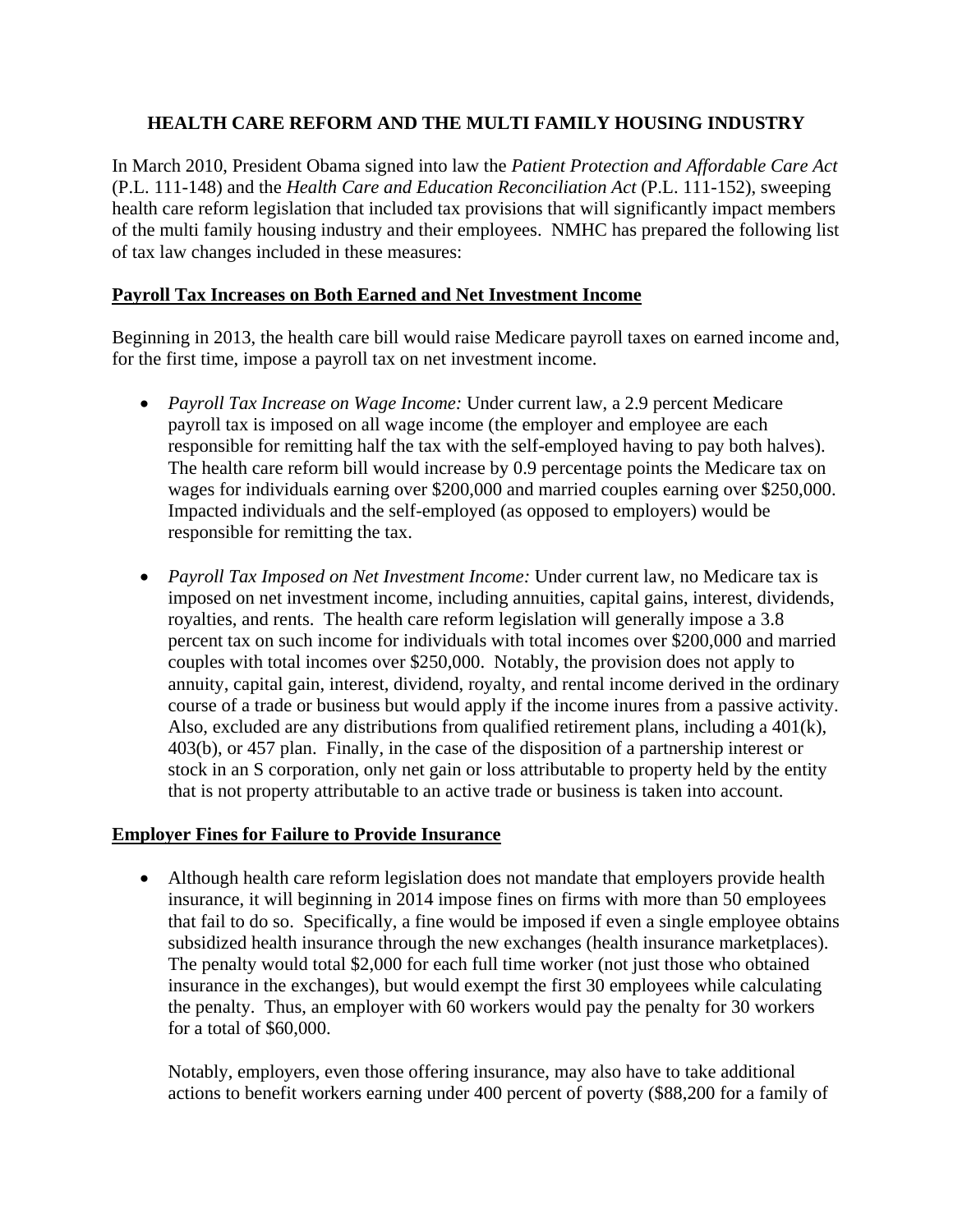four) who seek to purchase insurance on their own through the new exchanges. Such workers who are eligible for employer coverage may opt to purchase insurance on subsidized exchanges if the cost of employer-provided coverage totals at least 8 percent of income (but no more than 9.8 of income). Should an employee decide to purchase coverage on an exchange, the employer would have to provide a voucher equal to the firm's contribution for employer-provided coverage. Firms making such payments would not be responsible for remitting the fines described above.

### **Individual Insurance Mandate**

• The health care legislation mandates that beginning in 2014 most Americans must purchase health insurance or pay a penalty. Individuals below the tax filing threshold (\$9,350 for individuals and \$18,700 for married couples in 2009) and those who cannot find a policy that costs less than 8 percent of income will be exempted. Penalty amounts will be phased-in for failure to comply. In 2014, uninsured Americans will be fined the greater of \$95 or 1 percent of income. In 2015, this amount will rise to the greater of \$325 or 2 percent of income. In 2016 and thereafter, the penalty will total the greater of \$695 or 2.5 percent of income. Penalties apply to all members of a family, including children, to a maximum of \$2,085 per family.

#### **Small Business Tax Credit**

• The health care reform legislation provides a tax credit for small businesses to provide coverage to employees. The maximum credit is worth 35 percent of health care costs in 2010 through 2013 and 50 percent of health care costs in 2014 and thereafter. The full credit would be available to small businesses with 10 or fewer full-time employees with average wages of \$25,000 or less. The credit is phased out as a firm's number of fulltime employees rises to 25 and as average wages increase to \$50,000. Small businesses may take the credit in each year through 2013 but only for two years following 2014.

#### **Other Employee Benefit Changes**

- *Cafeteria Plans for Small Employers:* Under present law, larger employers can establish so-called cafeteria plans to offer benefits (e.g., health insurance) to their employees on a tax-free basis. Smaller employees often cannot do so due to so-called non-discrimination rules designed to prevent employers from providing excessive benefit dollars to highly compensated employees. The health care reform bill would beginning in 2011 loosen non-discrimination rules for employers with 100 or fewer employees.
- *Flexible Spending Accounts (FSAs):* Under current law, employees may use FSAs to pay for medical services on a pre-tax basis. There is no limit regarding how much employers can allow employees to set aside in an FSA. Beginning in 2013, health care reform legislation limits to \$2,500 the amount that may annually be placed into an FSA. Furthermore, beginning in 2011, over-the-counter medication may no longer be purchased with FSA funds.